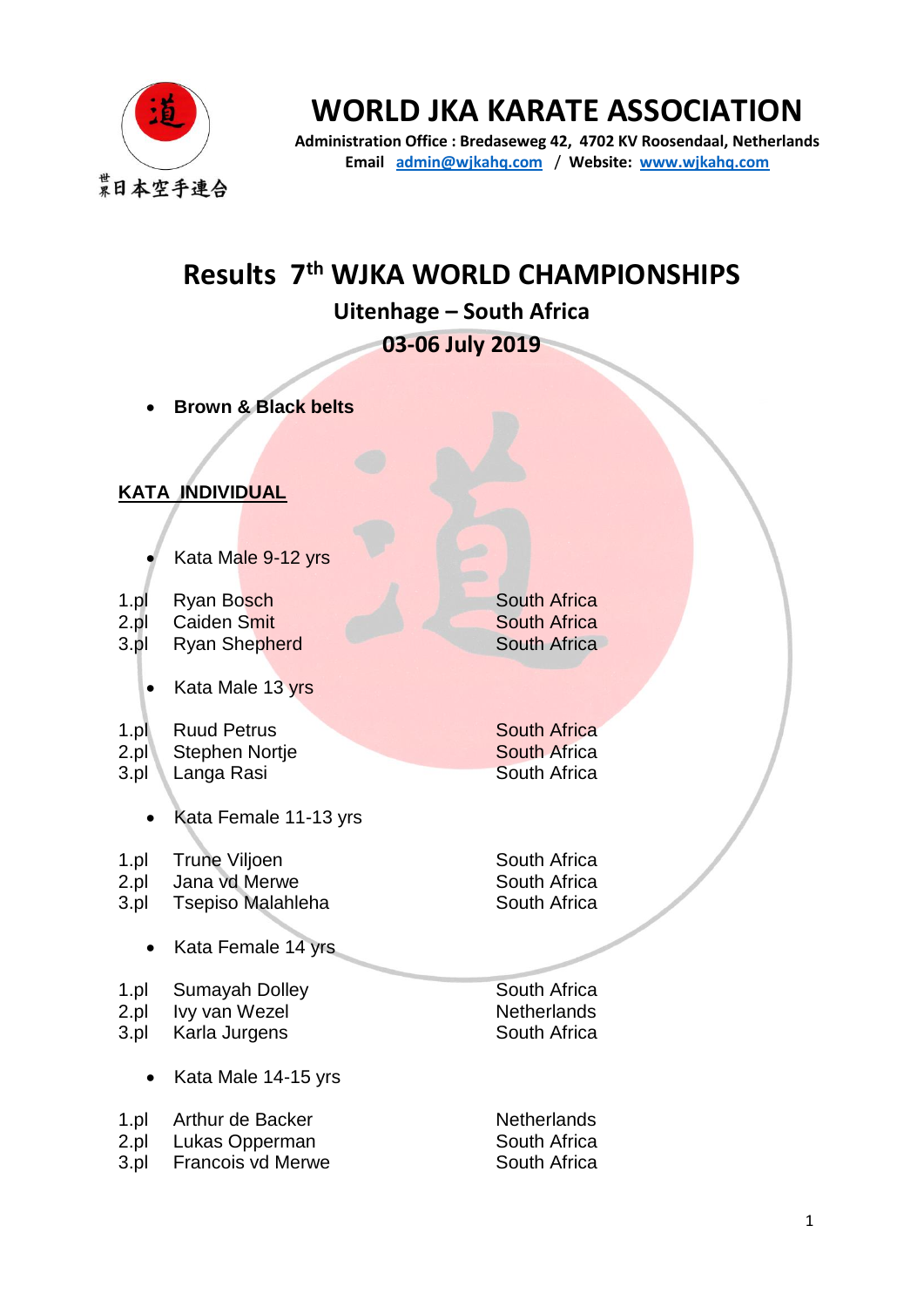• Kata Female 15 -16 yrs 1.pl 2.pl 3.pl Zoe Campher Ashante Landman Owami Bosman South Africa South Africa South Africa • Kata Female 17 -19 yrs 1.pl 2.pl 3.pl Sharon Meedendorp Kwandilwe Takane Andriette Opperman **Netherlands** South Africa South Africa • Kata Male 16-17 yrs 1.pl 2.pl 3.pl Nikita de Backer Enrice Bosch Wouter Jurgens Kata Male +19 yrs 1.pl  $2.pl$ 3.pl Oleksandr Onyschenko Oleksandr Naumenko Darrell Meedendorp Ukraine **Ukraine** • Kata Male +40 yrs

#### 1.pl Thomas Gelbrich

- 2.pl Ivanov Sergii
- 3.pl Loyiso Rasi

### **TEAM KATA**

- Team Kata Mix -15 yrs
- 1.pl South Africa 4
- 2.pl South Africa 6
- 3.pl South Africa 3
	- Team Kata Mix +16 yrs
- 1.pl Netherlands 1
- 2.pl Netherlands 2
- 3.pl South Africa 2
	- Team Kata Male seniors
- 1.pl Netherlands 1
- 2.pl Ukraine
- 3.pl Netherlands 2

**Netherlands** South Africa South Africa

**Netherlands** 

**Germany Ukraine** South Africa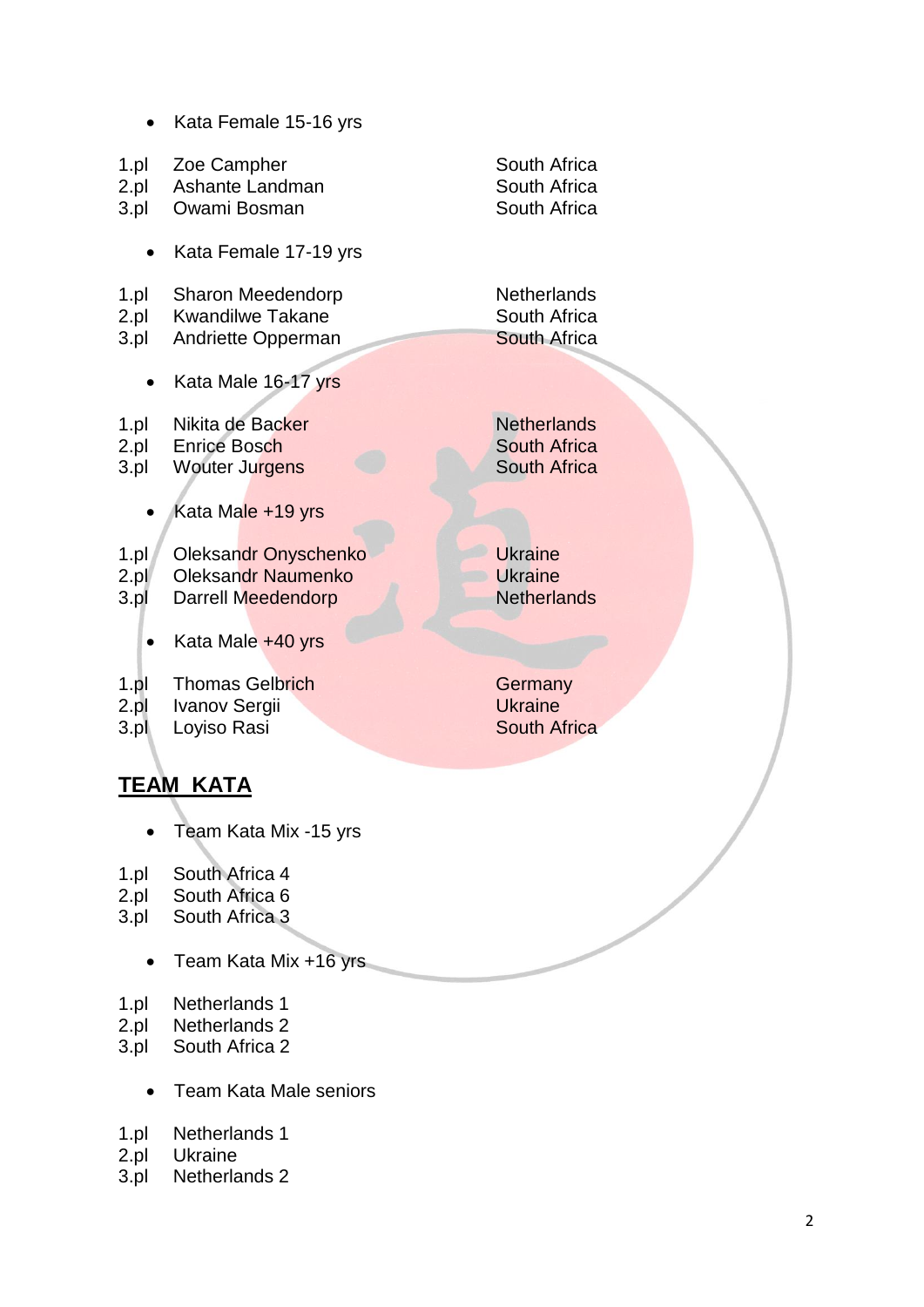## **KUMITE INDIVIDUAL**

|      | Kumite Male 9-12 yrs       |                     |
|------|----------------------------|---------------------|
| 1.pl | Ryan Bosch                 | South Africa        |
| 2.pl | <b>Ryan Shepherd</b>       | South Africa        |
| 3.pl | <b>Zaahid Dolley</b>       | South Africa        |
|      | Kumite Female 11-12 yrs    |                     |
| 1.pl | Tsepiso Malahleha          | <b>South Africa</b> |
| 2.pl | Jana vd Merwe              | <b>South Africa</b> |
| 3.pl | Fathima Kader              | <b>South Africa</b> |
|      | Kumite Female 13 yrs       |                     |
| 1.pl | Trune Viljoen              | <b>South Africa</b> |
| 2.pl | <b>Sharnique Scharnick</b> | <b>South Africa</b> |
| 3.pl | <b>Allyson Cunningham</b>  | <b>South Africa</b> |
|      | Kumite Male 13 yrs         |                     |
| 1.pl | Luke Vencencie             | <b>South Africa</b> |
| 2.pl | <b>Ruud Petrus</b>         | <b>South Africa</b> |
| 3.pl | <b>Stephen Nortje</b>      | <b>South Africa</b> |
|      | Kumite Female 14 yrs       |                     |
| 1.pl | Karla Jurgens              | <b>South Africa</b> |
| 2.pl | <b>Sumayah Dolley</b>      | <b>South Africa</b> |
| 3.pl | Ivy van Wezel              | <b>Netherlands</b>  |
|      | Kumite Male 14-15 yrs      |                     |
| 1.pl | <b>Francois vd Merwe</b>   | South Africa        |
| 2.pl | Nico Bezuidehout           | South Africa        |
| 3.pl | Lukas Opperman             | South Africa        |
|      | Kumite Female 15-16 yrs    |                     |
| 1.pl | Owami Bosman               | South Africa        |
| 2.pl | Zoe Campher                | South Africa        |
| 3.pl | Ashante Landman            | South Africa        |
|      | Kumite Male 16-17 yrs      |                     |
| 1.pl | <b>Lyall Scharnick</b>     | South Africa        |
| 2.pl | <b>Wouter Jurgens</b>      | South Africa        |
| 3.pl | Enrico Bosch               | South Africa        |